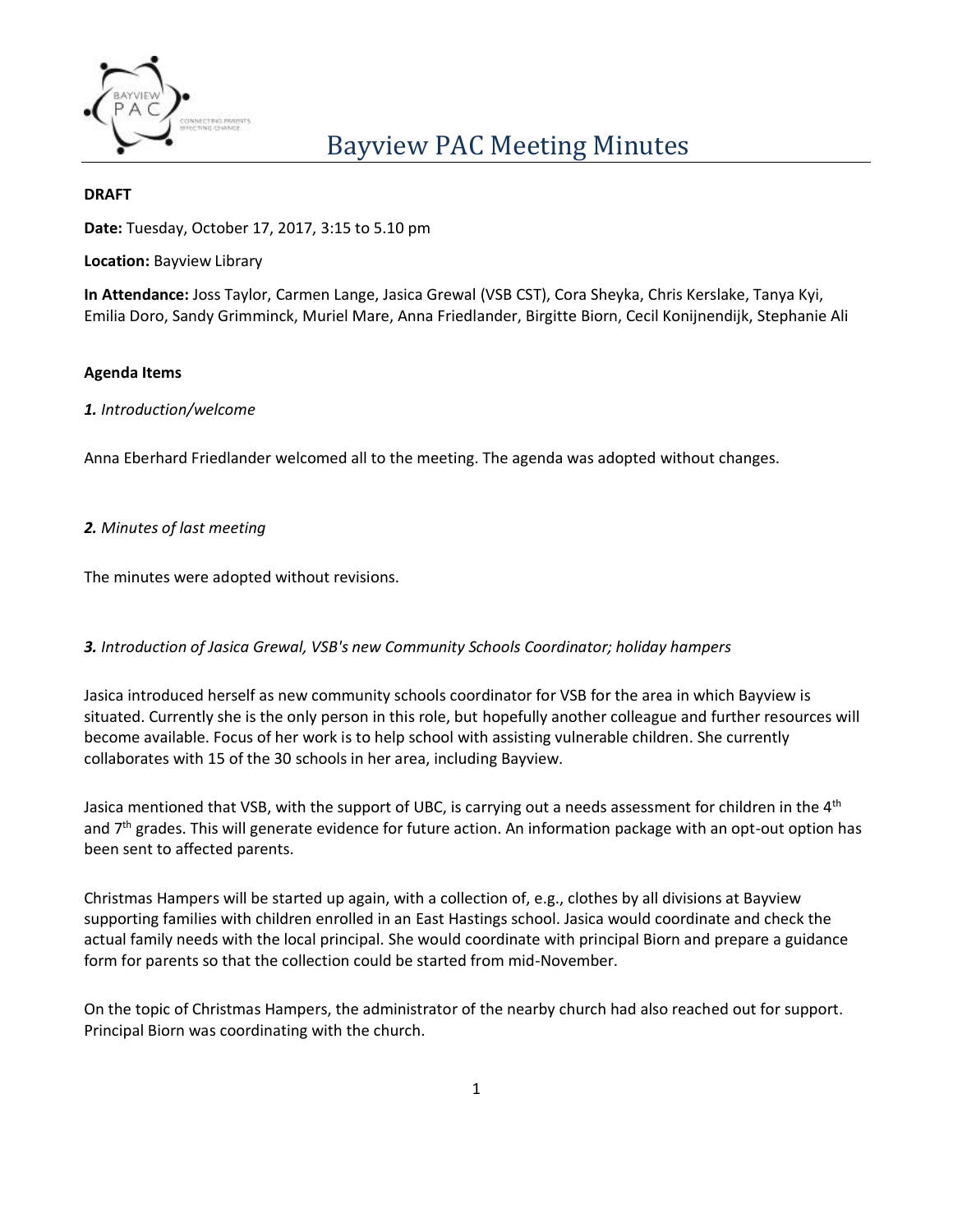

# *4. Principal's update: Birgitte Biorn*

The school had carried out its first family-team activity. Groups of students from all grades are mixed and need to complete tasks together, led by children from Grades 6 and 7 who thus develop leadership skills. The next activity of the family teams would be pumpkin carving.

The trial with the so-called Play First Lunch (children play first, and then eat lunch) has resulted in mixed reactions from students. An evaluation would soon be undertaken with students, staff, and parents.

Communicating Student Learning is a new VSB pilot project, with three Bayview teachers participating. The project represents a shift from summative to formative assessment. It also involves five required communications with parents, and student self-assessment of core competencies. More descriptive assessments of students are the result, but parents can still request letter grade if needed for e.g. other schools.

Bayview had received a learning grant of \$9,000 from the government. The meeting discussed how to coordinate the use of this extra funding with PAC funding. The school had a plan to set up a so-called sensory room for students, but perhaps this could be funded by the PAC from its gaming account. Then the grant could be used to e.g., purchase laptops (including one for the library).

## *5. Review of financials: Emilia Doro*

The PAC's current financials: \$31,025.17 on its regular account \$ 12,521.14 on gaming account (with a deposit of \$5,580 received on the latter)

The Welcome-Back Fair, organized for the first time, had generated positive feedback. However, it had cost the PAC close to \$2,000. On the longer term this event would have to at least break even.

A new budget was being developed by Emilia and Joss, based on the teacher wish list. The PAC Executive would discuss a new way of enhancing accountability of PAC spending, e.g., by taking charge of teacher reimbursements.

Emilia had developed a new form claiming reimbursements from the PAC.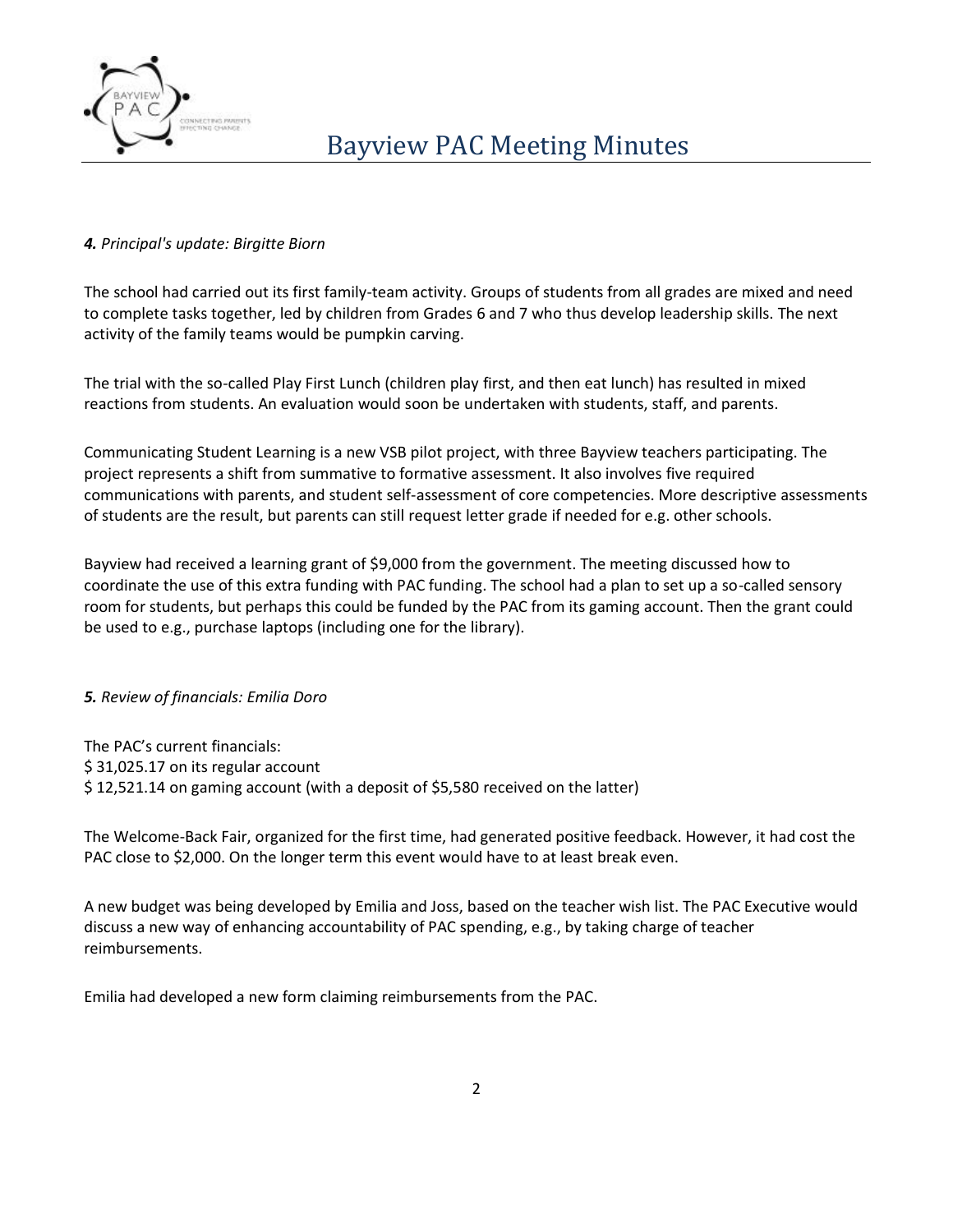

# *6. Music program proposal: Sandy Grimminck*

Sandy was asked to present a proposal at the next PAC meeting.

## *7. Seismic update: Tanya Kyi*

The recent approval of a new school for Bayview by the Ministry was reiterated. The school will be rebuilt at a likely capacity of 365 students, and including community space. Students will be bused to swing site from December 2019 or January 2020.

This is good news, but still some questions remain (e.g. about having a stage and an outdoor covered area in the new building) and Tanya would send these to project manager Kent.

It was stressed that parents needed show up at VSB hearings etc., to support the current plan.

Potential dates for a public information session about the plan were set as November 15<sup>th</sup> or 23<sup>rd</sup>.

## *8. Determine dates of events for year*

27 October: Halloween Howl 18 January: Staff appreciation event / lunch 23 February: Gala 22 June: Potluck (year end event)

For Halloween Howl: it is important to ask parents and children to bring sufficient small change, as using the Square devices for credit card payments comes at a cost.

## *9. New business*

Several positions still needed to be filled:

- Advocacy coordinator
- Lost & found coordinator